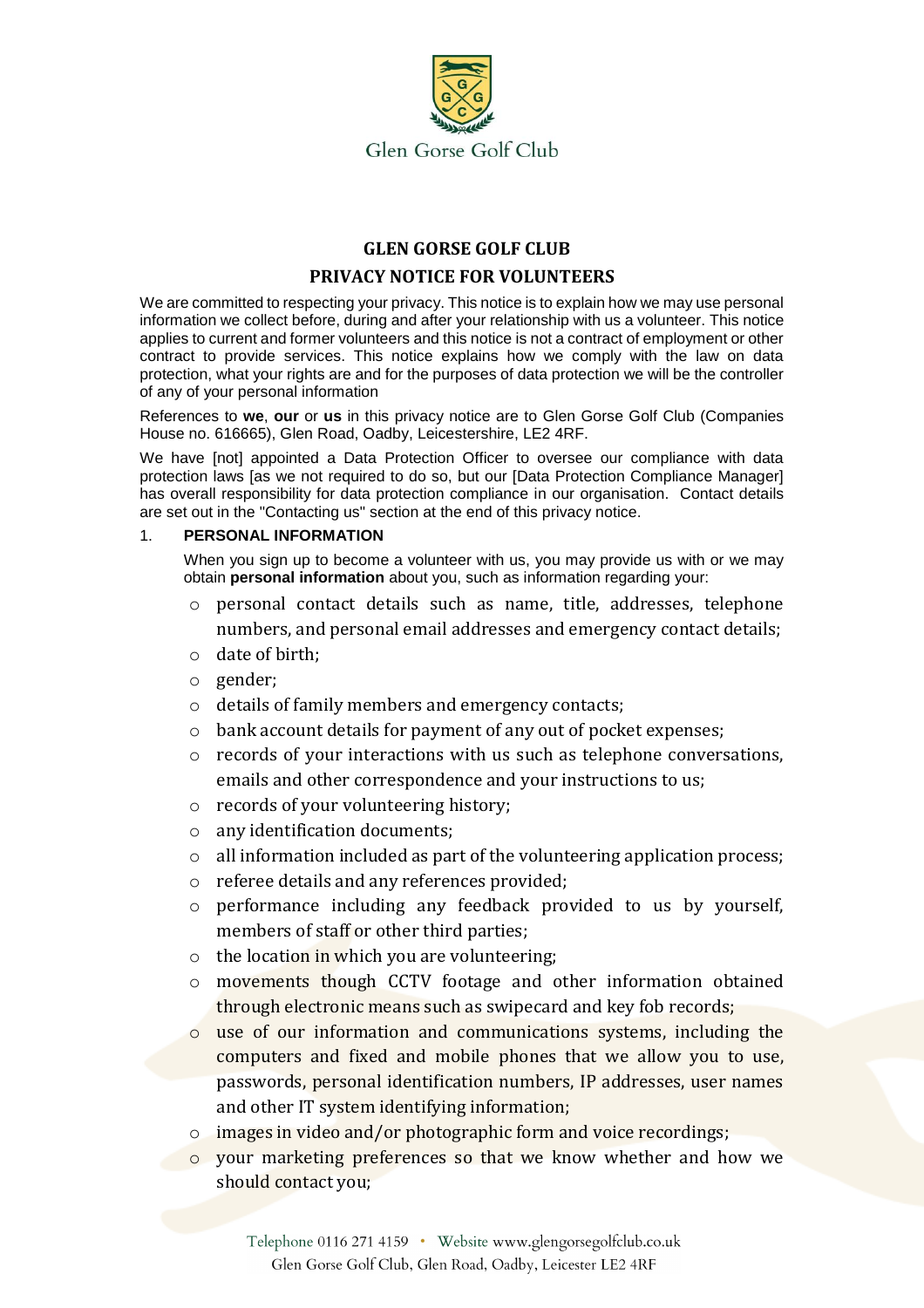

## 2. **SPECIAL CATEGORIES OF PERSONAL INFORMATION**

We may also collect, store and use the following "**special categories**" of more sensitive personal information regarding you:

- $\circ$  information about your race or ethnicity, religious beliefs and sexual orientation;
- o information about your health, including any medical condition, health and sickness records, medical records and health professional information; and
- $\circ$  biometric information about you, for example fingerprints, retina scans.

We may not collect all of the above types of special category information about you. In relation to the special category personal data that we do process we do so on the basis that:

- o the processing is necessary for reasons of substantial public interest, on a lawful basis;
- o it is necessary for the establishment, exercise or defence of legal claims;
- o it is necessary for the purposes of carrying out the obligations and exercising our or your rights in the field of employment and social security and social protection law; or
- based on your explicit consent.

In the table below, we refer to these as the "special category reasons for processing of your personal data".

We may also collect criminal records information from you. For criminal records history we process it on the basis of legal obligations or based on your explicit consent.

## 3. **WHERE WE COLLECT YOUR INFORMATION**

We typically collect personal information about our volunteers through the application process, either directly from you. We may sometimes collect additional information from third parties including former clubs or other organisations you may have volunteered for or via background check agencies. We will also collect additional personal information throughout the period of you volunteering for us and when you make a query and/or complaint or when you correspond with us by phone, e-mail or in some other way

We also may collect personal information about you from any third party references you provide as part of the application process for becoming a volunteer or from any feedback provided to us about your performance as a volunteer.

If you are providing us with details of referees, next of kin, beneficiaries, family members and emergency contacts they have a right to know and to be aware of how what personal information we hold about them, how we collect it and how we use and may share that information. Please share this privacy notice with those of them whom you feel are sufficiently mature to understand it. They also have the same rights as set out in the "**Your rights in relation to personal information**" section below.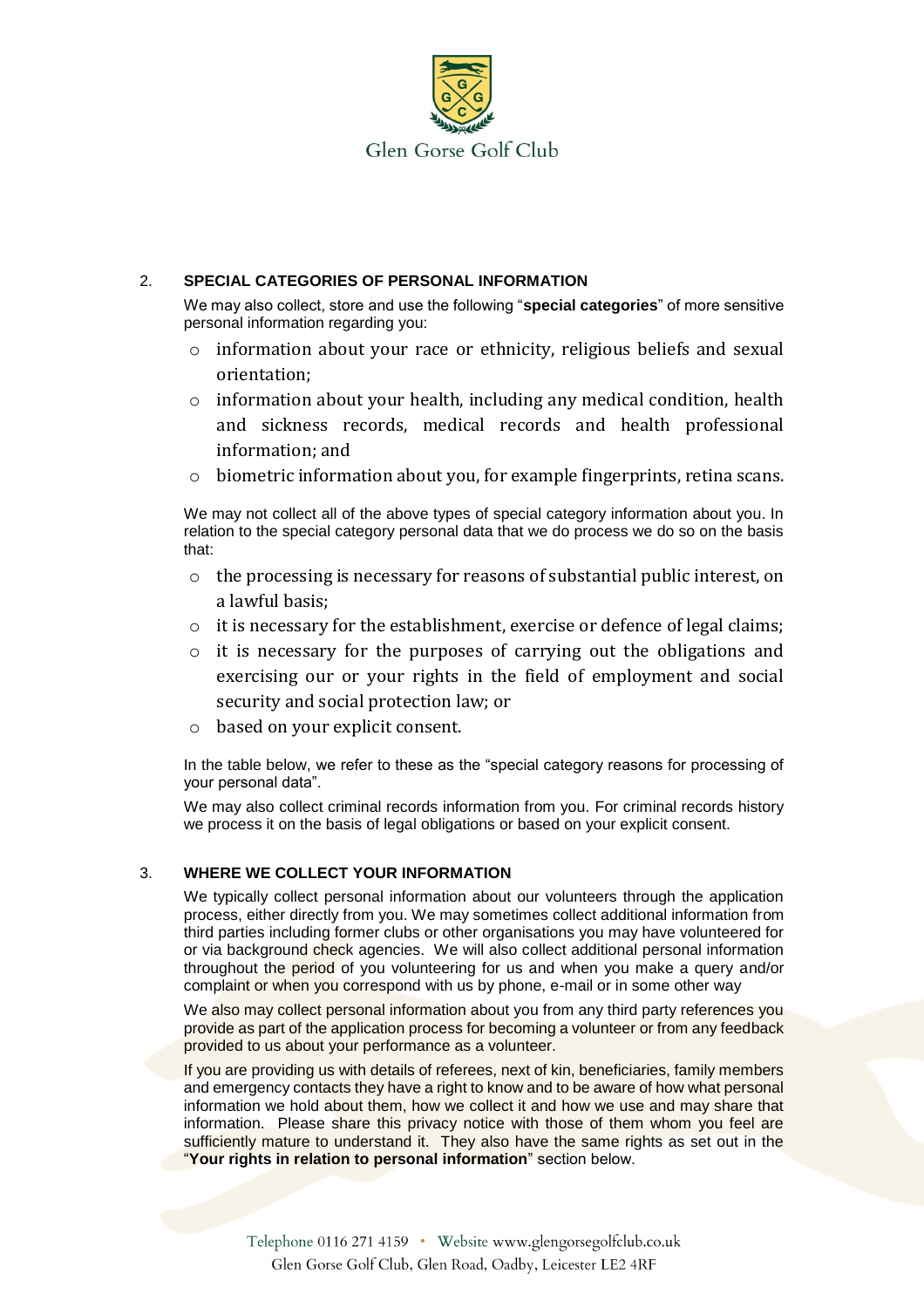

# 4. **USES MADE OF YOUR PERSONAL INFORMATION**

The table below describes the main purposes for which we process your personal information, the categories of your information involved and our lawful basis for being able to do this.

| <b>Purpose</b>                                    | <b>Personal information</b><br>used                   | <b>Lawful basis</b>                   |  |  |
|---------------------------------------------------|-------------------------------------------------------|---------------------------------------|--|--|
| Non- 'special categories' of Personal Information |                                                       |                                       |  |  |
| Making a decision about your                      | All the personal                                      | We need this information to be able   |  |  |
| appointment as a volunteer                        | information we collect                                | to perform and administer your        |  |  |
| and managing the                                  | from you as part of the                               | contract with us as a volunteer.      |  |  |
| appointment process                               | application process.                                  |                                       |  |  |
|                                                   | Records of volunteering                               |                                       |  |  |
|                                                   | history.                                              |                                       |  |  |
|                                                   | Referee details and any                               |                                       |  |  |
|                                                   | references.                                           |                                       |  |  |
| To produce and maintain our                       | Images in video and/or                                | Where you have given us your          |  |  |
| website and any external                          | photographic form and                                 | consent to do so.                     |  |  |
| marketing campaigns in                            | voice recordings                                      |                                       |  |  |
| order to promote volunteer                        |                                                       |                                       |  |  |
| opportunities and to                              |                                                       |                                       |  |  |
| recognise the value created                       |                                                       |                                       |  |  |
| by our volunteers across the                      |                                                       |                                       |  |  |
| sports network                                    |                                                       |                                       |  |  |
| Paying you for any out of                         | Transaction and payment                               | We need this information to make      |  |  |
| pocket expenses                                   | information.                                          | any out-of-pocket expense payments    |  |  |
|                                                   |                                                       | to you.                               |  |  |
| Assessing experience for a                        | Records of your                                       | We have a legitimate business         |  |  |
| particular role or task                           | volunteering history.                                 | interest to ensure that our           |  |  |
|                                                   | All information included                              | volunteers are suitable for the role. |  |  |
|                                                   | as part of the                                        |                                       |  |  |
|                                                   | volunteering application<br>process.                  |                                       |  |  |
| <b>Complying with health and</b>                  | Movements though CCTV                                 | We have a legal obligation to comply  |  |  |
| safety obligations                                | footage & other                                       | with Health and Safety laws.          |  |  |
|                                                   | information obtained                                  |                                       |  |  |
|                                                   | through electronic means<br>such as swipecard and key |                                       |  |  |
|                                                   | fob records.                                          |                                       |  |  |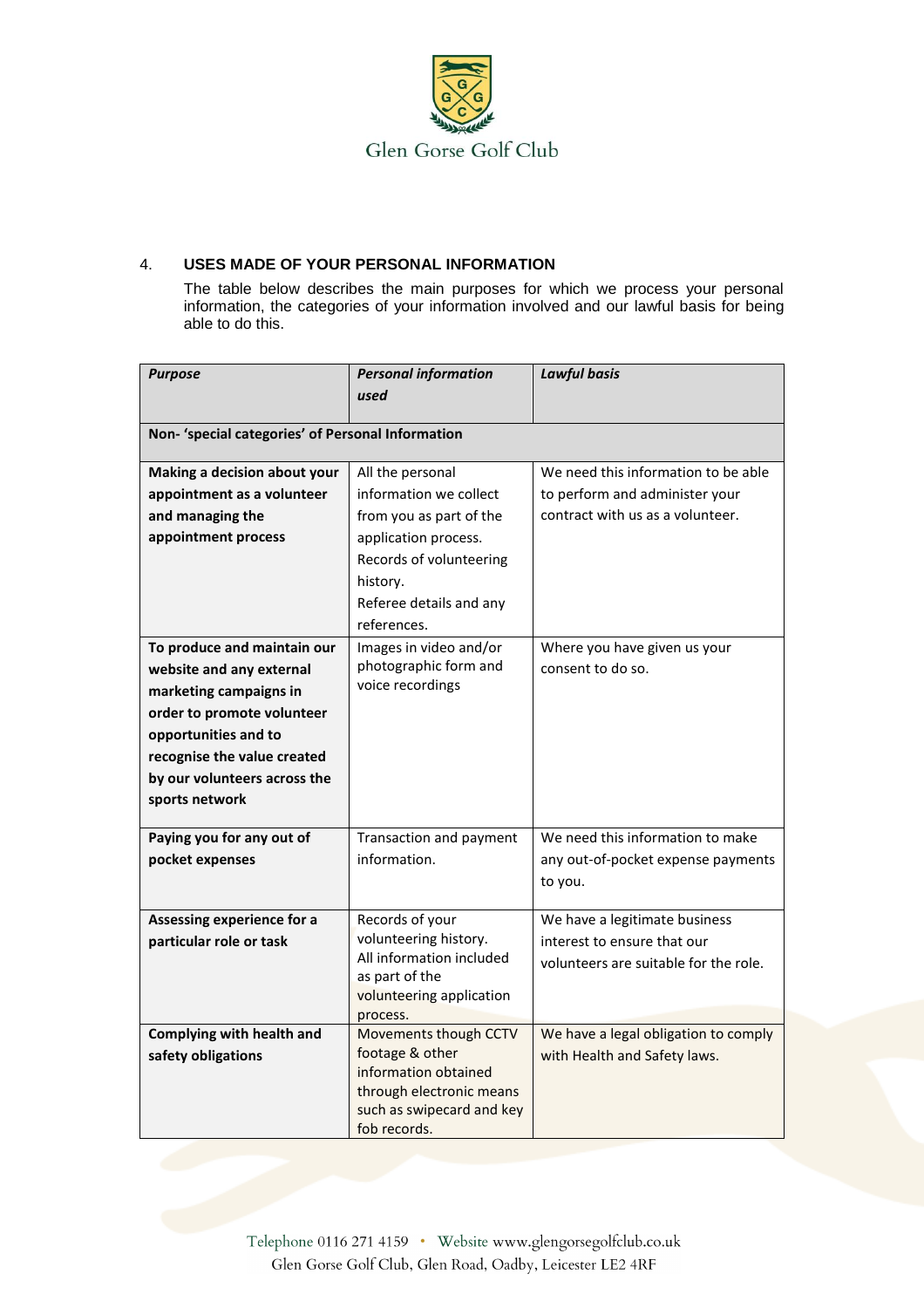

| Dealing with legal disputes    | All non-'special                             | We have a legitimate business        |
|--------------------------------|----------------------------------------------|--------------------------------------|
| involving you, or any other    | categories' of personal                      | interest to ensure that all legal    |
| volunteers, including          | information                                  | claims are managed effectively.      |
| accidents                      |                                              |                                      |
|                                |                                              | We also have a legal obligation to   |
|                                |                                              | report any accidents at a workplace  |
|                                |                                              | in accordance with health and safety |
|                                |                                              | laws.                                |
|                                |                                              |                                      |
| For the purposes of ensuring   | Movements though CCTV                        | We have a legitimate business        |
| the security of our systems    | footage & other                              | interest in ensuring our systems are |
| and information as well as     | information obtained                         | secure.                              |
| member/customer                | through electronic means                     |                                      |
| information                    | such as swipecard and key                    |                                      |
|                                | fob records.                                 |                                      |
|                                |                                              |                                      |
|                                | Use of our information                       |                                      |
|                                | and communications<br>systems, including the |                                      |
|                                | computers and fixed and                      |                                      |
|                                | mobile phones that we                        |                                      |
|                                | allow you to use.                            |                                      |
|                                |                                              |                                      |
| To prevent and detect          | <b>Identification documents</b>              | We may have a legal obligation to do |
| criminal or improper acts      |                                              | so, otherwise we have a legitimate   |
|                                |                                              | business interest to protect our     |
|                                |                                              | organisation against criminal or     |
|                                |                                              | improper acts.                       |
|                                |                                              |                                      |
| Storage of records relating to | All non-'special                             | We need this information to be able  |
| you and also records relating  | categories' of personal                      | to fulfil our contract with you.     |
| to our organisation            | information                                  |                                      |
|                                |                                              |                                      |
| To send you information we     | Personal contact details                     | Where you have given us your         |
| think you might find useful or | such as name, title, email                   | consent to do so.                    |
| which you have requested       | addresses and telephone                      |                                      |
| from us, including our         | numbers                                      |                                      |
| newsletters, information       |                                              |                                      |
| about volunteering             |                                              |                                      |
| opportunities and other ways   |                                              |                                      |
| of supporting our              |                                              |                                      |
| organisation or the sport,     |                                              |                                      |
| provided you have indicated    |                                              |                                      |
| that you are happy to be       |                                              |                                      |
| contacted for these            |                                              |                                      |
|                                |                                              |                                      |
| purposes.                      |                                              |                                      |

Telephone 0116 271 4159 · Website www.glengorsegolfclub.co.uk Glen Gorse Golf Club, Glen Road, Oadby, Leicester LE2 4RF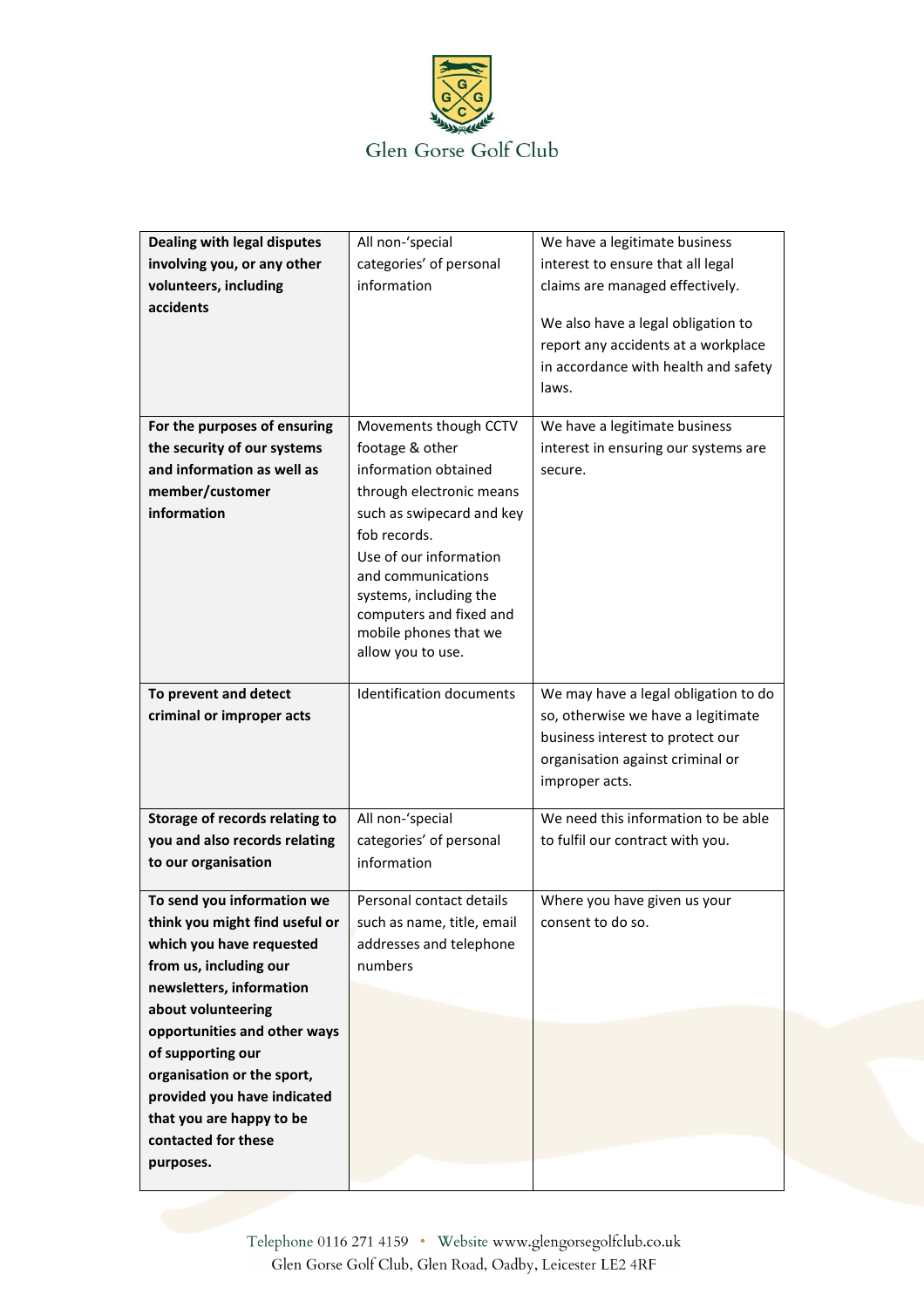

| To arrange and administer                                          | Personal contact details.                            | This is necessary to enable us to                                     |
|--------------------------------------------------------------------|------------------------------------------------------|-----------------------------------------------------------------------|
| your attendance at an event<br>you have volunteered for            | Details of family members<br>and emergency contacts. | register you on to and properly<br>manage and administer your         |
|                                                                    |                                                      | attendance at the event.                                              |
|                                                                    |                                                      |                                                                       |
| For the purposes of equal<br>opportunities monitoring              | Name, title, date of birth;<br>gender, location of   | We may have a legal obligation to do                                  |
|                                                                    | volunteering.                                        | so and we have a legitimate interest<br>in doing so to make sure our  |
|                                                                    |                                                      | organisation is offering fair                                         |
|                                                                    |                                                      | volunteering opportunities to                                         |
|                                                                    |                                                      | everyone.                                                             |
| To assess your performance                                         | Performance including                                | We have a legitimate interest to                                      |
| as a volunteer                                                     | any feedback provided to                             | ensure your suitability for any future                                |
|                                                                    | us by yourself, members<br>of staff or other third   | volunteering roles and to ensure<br>that your volunteering experience |
|                                                                    | parties.                                             | with us is positive and worthwhile.                                   |
|                                                                    |                                                      |                                                                       |
|                                                                    |                                                      |                                                                       |
|                                                                    |                                                      |                                                                       |
|                                                                    |                                                      |                                                                       |
| 'Special categories' of Personal Information and Criminal Records  |                                                      |                                                                       |
| Storage of records relating to                                     | All 'special categories' of                          | We process special category                                           |
| you and also records relating                                      | personal information.                                | personal data on the basis of the                                     |
| to our organisation.                                               |                                                      | "special category reasons for<br>processing of your personal data"    |
|                                                                    |                                                      | referred to in section 2 above                                        |
|                                                                    |                                                      |                                                                       |
| To use information about                                           | Information about your                               | We process special category                                           |
| your physical or mental                                            | health, including any<br>medical condition, health   | personal data on the basis of the                                     |
| health (including any injuries)<br>or disability status, to ensure | and sickness records,                                | "special category reasons for<br>processing of your personal data"    |
| your health and safety and to                                      | medical records and                                  | referred to in section 2 above.                                       |
| provide appropriate                                                | health professional                                  |                                                                       |
| adjustments to our sports                                          | information.                                         |                                                                       |
| facilities.                                                        |                                                      |                                                                       |
|                                                                    |                                                      |                                                                       |
| To comply with legal                                               | Information about your                               | For criminal records history we                                       |
| obligations, for example,                                          | criminal convictions and                             | process it on the basis of legal                                      |
| regarding people working                                           | offences.                                            | obligations or based on your explicit<br>consent.                     |
| with children or vulnerable                                        |                                                      |                                                                       |
| adults to comply with our                                          |                                                      |                                                                       |
| safeguarding requirements                                          |                                                      |                                                                       |

Telephone 0116 271 4159 · Website www.glengorsegolfclub.co.uk Glen Gorse Golf Club, Glen Road, Oadby, Leicester LE2 4RF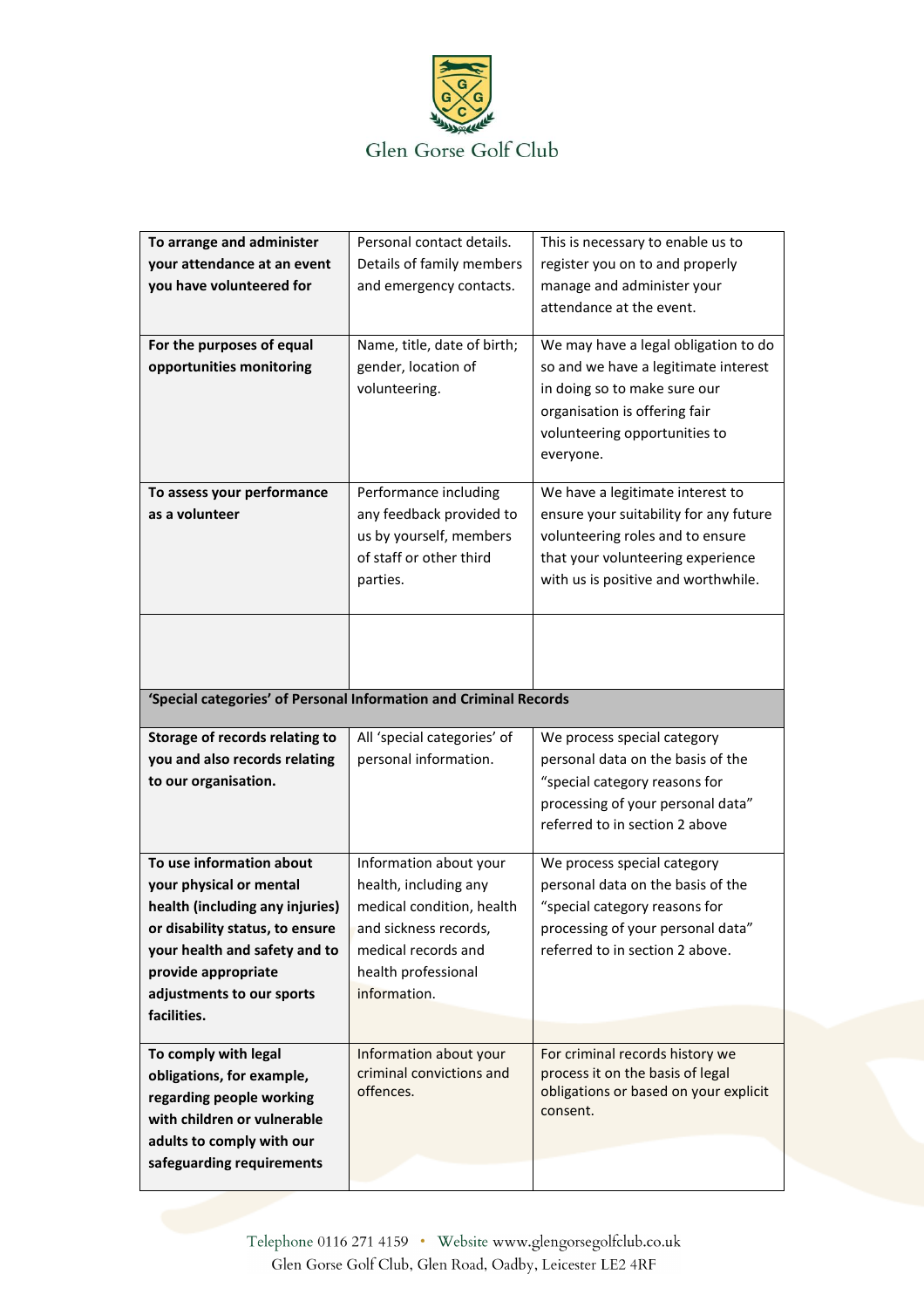

For some of your personal information you will have a legal, contractual or other requirement or obligation for you to provide us with your personal information. If you do not provide us with the requested personal information we may not be able to admit you as a volunteer or we may not be able to properly perform our arrangements with you or comply with legal obligations and we may have to terminate your position as a volunteer. For other personal information you may not be under an obligation to provide it to us, but if you do not provide it then we may not be able to properly perform our arrangements with you as a volunteer.

Where you have given us your consent to use your personal information in a particular manner, you have the right to withdraw this consent at any time, which you may do by contacting us as described in the "**Contacting us**" section below.

Please note however that the withdrawal of your consent will not affect any use of the data made before you withdrew your consent and we may still be entitled to hold and process the relevant personal information to the extent that we are entitled to do so on bases other than your consent. Withdrawing consent may also have the same effects as not providing the information in the first place, for example we may no longer be able to provide certain benefits to you as a volunteer.

#### 5. **DIRECT MARKETING**

Email, post and SMS marketing: from time to time, we may contact you by email, post or SMS with information about products and services we believe you may be interested in.

We will only send marketing messages to you in accordance with the marketing preferences you set. You can then let us know at any time that you do not wish to receive marketing messages by emailing golf.manager@glengorsegolfclub.co.uk You can also unsubscribe from our marketing by clicking on the unsubscribe link in the marketing messages we send to you.

#### 6. **DISCLOSURE OF YOUR PERSONAL INFORMATION**

We share personal information with the following parties:

- o **Any party approved by you.**
- o **To any governing bodies or regional bodies for the sports covered by our club**: to allow them to properly administer the sports on a local, regional and national level.
- o **Other service providers**: for example, email marketing specialists, payment processors, data analysis, CCTV contractors and IT services (including CRM, website, video- and teleconference services);
- o **The Government or our regulators:** where we are required to do so by law or to assist with their investigations or initiatives.
- o **Police, law enforcement and security services**: to assist with the investigation and prevention of crime and the protection of national security.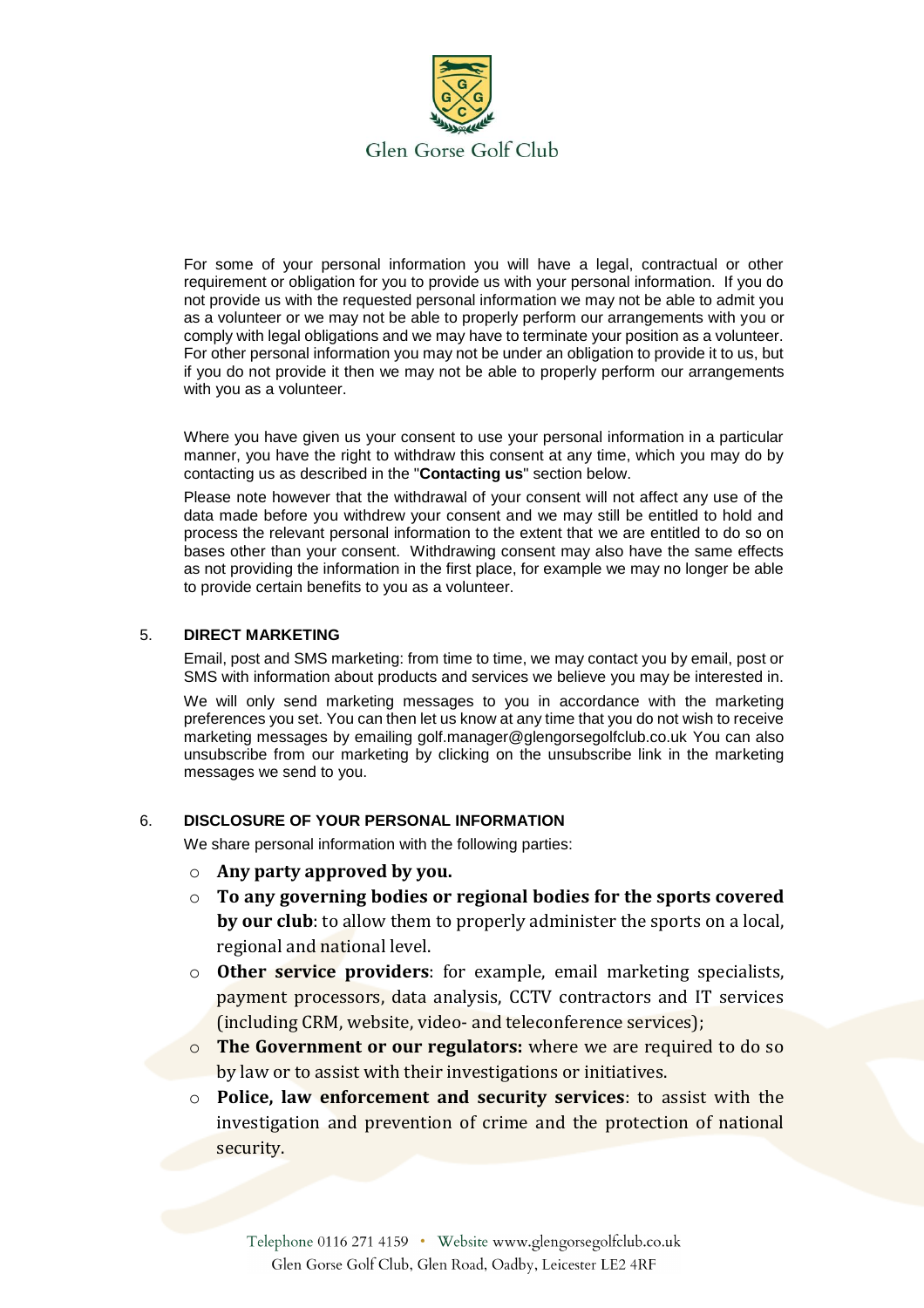

o Providing references to future employers or organisations you may wish to volunteer for.

We do not disclose personal information to anyone else except as set out above.

## 7. **TRANSFERRING YOUR PERSONAL INFORMATION INTERNATIONALLY**

The personal information we collect is not transferred to and stored in countries outside of the UK and the European Union.

## 8. **HOW LONG DO WE KEEP PERSONAL INFORMATION FOR?**

The duration for which we retain your personal information will differ depending on the type of information and the reason why we collected it from you. However, in some cases personal information may be retained on a long-term basis: for example, personal information that we need to retain for legal purposes will normally be retained in accordance with usual commercial practice and regulatory requirements. Generally, where there is no legal requirement we retain all physical and electronic records for a period of 6 years (if you are currently volunteering with us, this may be for 6 years after you last volunteered for us). Exceptions to this rule are:

- o CCTV records which are held for no more than 30 days unless we need to preserve the records for the purpose of prevention and detection of crime; and
- o Information that may be relevant to personal injury claims may be retained until the limitation period for those types of claims has expired. For personal injury claims this can be an extended period as the limitation period might not start to run until a long time after you have volunteered for us.

## 9. **YOUR RIGHTS IN RELATION TO PERSONAL INFORMATION**

You have the following rights in relation to your personal information:

- o the right to be informed about how your personal information is being used;
- o the right to access the personal information we hold about you;
- $\circ$  the right to request the correction of inaccurate personal information we hold about you;
- o the right to request the erasure of your personal information in certain limited circumstances;
- o the right to restrict processing of your personal information where certain requirements are met;
- o the right to object to the processing of your personal information;
- o the right to request that we transfer elements of your data either to you or another service provider; and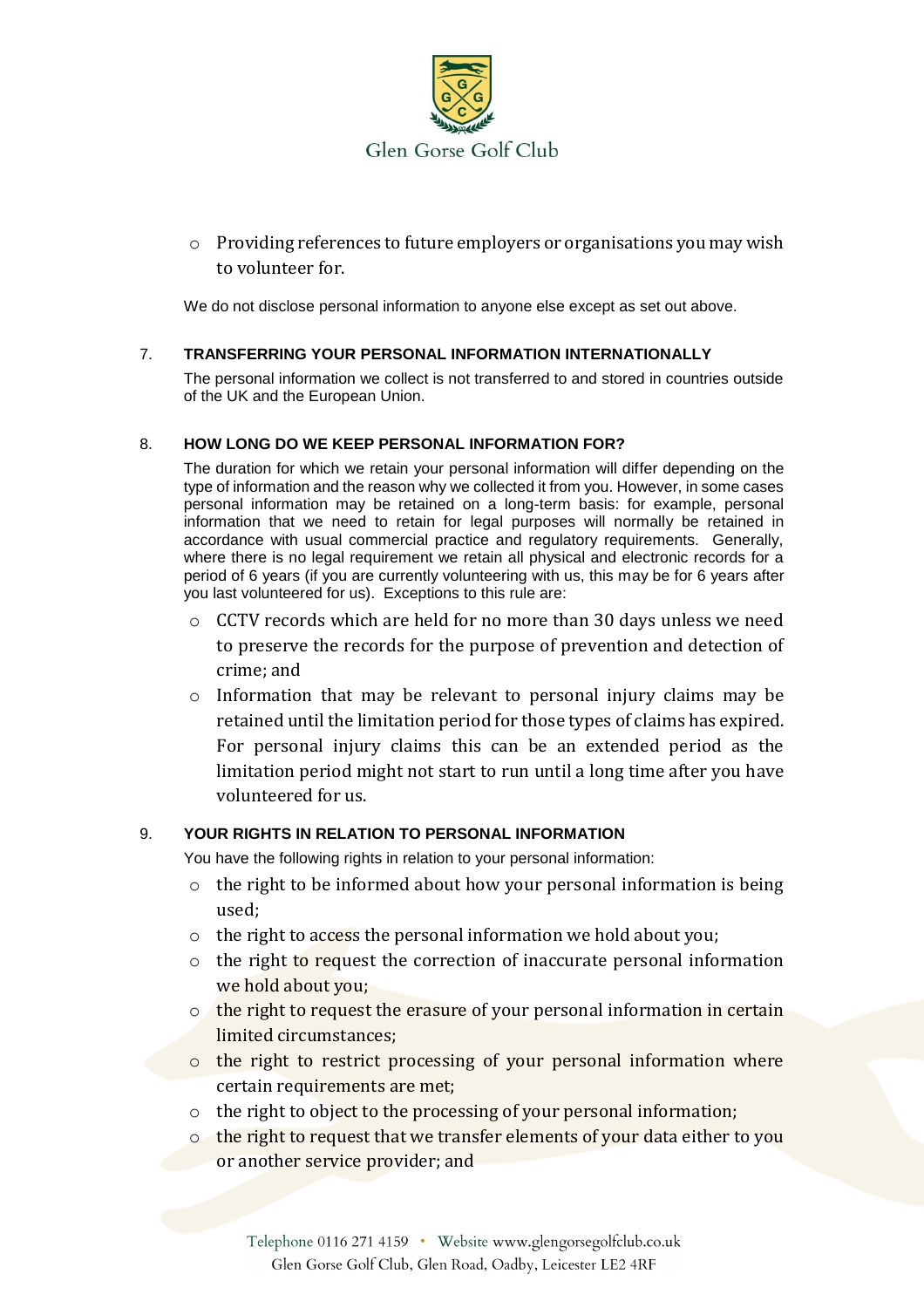

o the right to object to certain automated decision-making processes using your personal information.

You should note that some of these rights, for example the right to require us to transfer your data to another service provider or the right to object to automated decision making, may not apply as they have specific requirements and exemptions which apply to them and they may not apply to personal information recorded and stored by us. For example, we do not use automated decision making in relation to your personal data. However, some have no conditions attached, so your right to withdraw consent or object to processing for direct marketing are absolute rights.

Whilst this privacy notice sets out a general summary of your legal rights in respect of personal information, this is a very complex area of law. More information about your legal rights can be found on the Information Commissioner's website at https://ico.org.uk/for-the-public/.

To exercise any of the above rights, or if you have any questions relating to your rights, please contact us by using the details set out in the "Contacting us" section below.

If you are unhappy with the way we are using your personal information you can also complain to the UK Information Commissioner's Office or your local data protection regulator. We are here to help and encourage you to contact us to resolve your complaint first.

#### 10. **CHANGES TO THIS NOTICE**

We may update this privacy notice from time to time. When we change this notice in a material way, we will update the version date at the bottom of this page. For significant changes to this notice we will try to give you reasonable notice unless we are prevented from doing so. Where required by law we will seek your consent to changes in the way we use your personal information.

#### 11. **CONTACTING US**

In the event of any query or complaint in connection with the information we hold about you, please email [golf.manager@glengorsegolfclub.co.uk](mailto:golf.manager@glengorsegolfclub.co.uk) or write to us at the Golf Manager, Glen Gorse Golf Club, Glen Road, Oadby, Leicestershire, LE2 4RF

#### **CONSENTS**

• **Produce and maintain our website and any external marketing campaigns in order to promote volunteer opportunities and to recognise the value created by our volunteers across the sports network**

o **I consent □** 

Telephone 0116 271 4159 · Website www.glengorsegolfclub.co.uk Glen Gorse Golf Club, Glen Road, Oadby, Leicester LE2 4RF